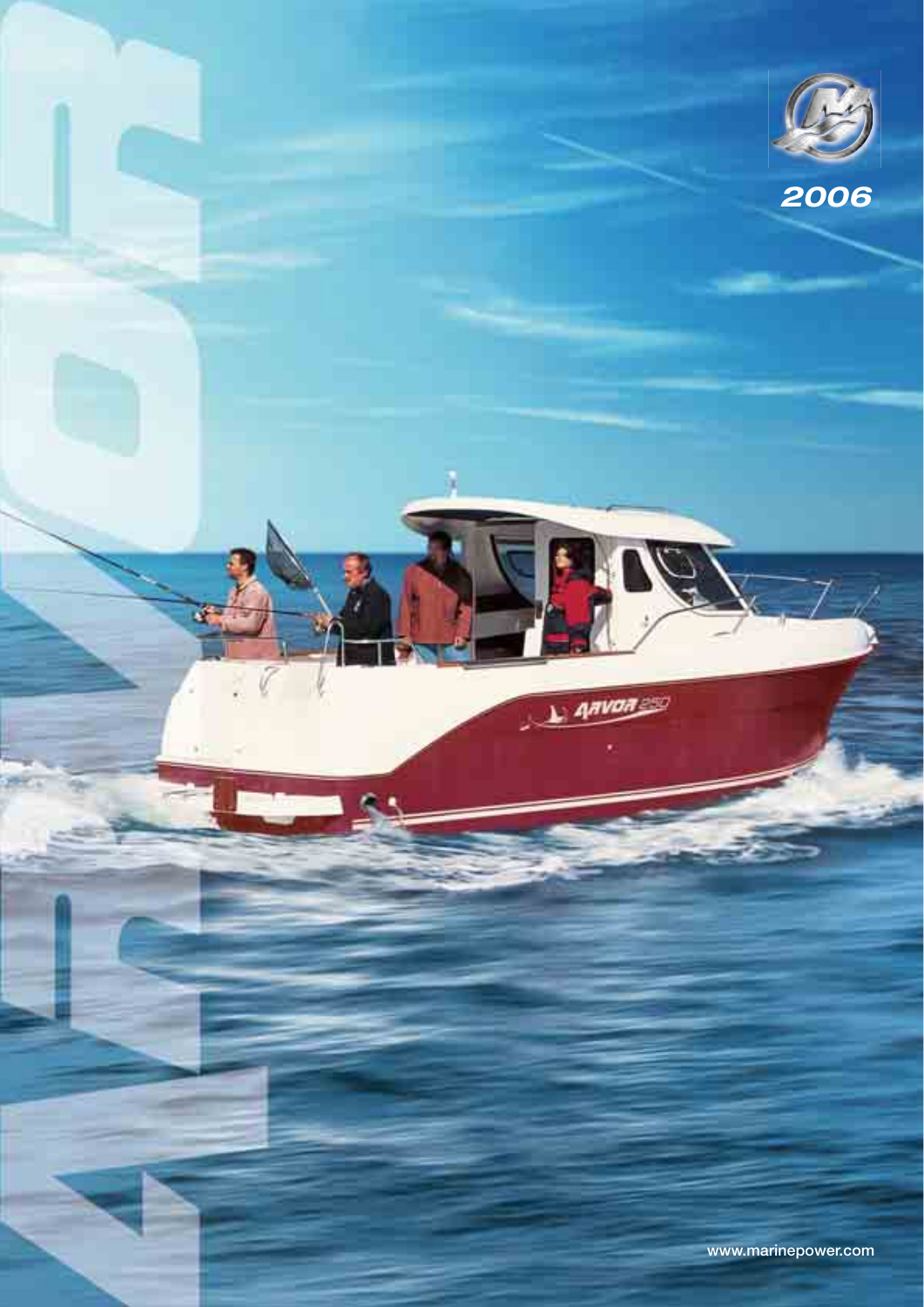## **RVOR**  $\Delta$

## **NAVMAN**

Arvor recommend and fit Navman's innovative and user friendly marine electronics products, which include; Chartplotters, Fishfinders, VHF, instruments, fuel computing and VHF. Navman products also offer unique integration with Mercury engines and can display SmartCraft™ real-time engine, boat and environmental data on Navman products such as the FISH 4380 Fishfi nder and the TRACKFISH 6600 combination Chartplotter and Fishfinder.



#### *SmartCraft™ Feature Table* **TRACKFISH 6600**

| Real-time boat diagnostics from over 40 sensors              |  |
|--------------------------------------------------------------|--|
| RPM, engine temperature, oil level, temperature and pressure |  |
| Fuel Flow, fuel remaining and fuel consumption               |  |
| Trim angle and steering angle                                |  |
| Water, waste, fuel and oil levels                            |  |
| Troll control (marine equivalent of cruise control)          |  |
| Digital engine tachometer input included                     |  |
| Single or dual engine                                        |  |
| Intelligent system for automatic configuration               |  |
|                                                              |  |

### 2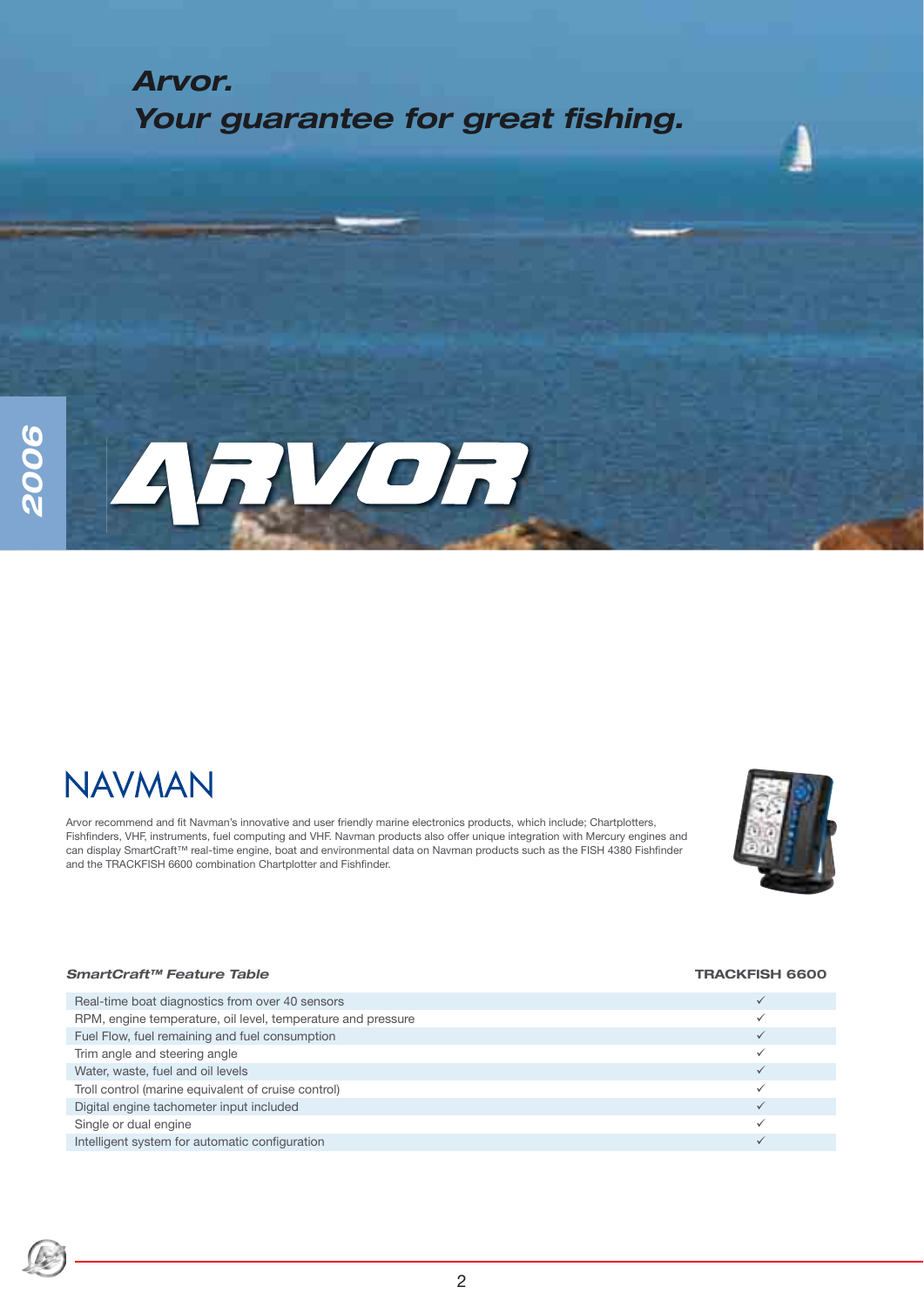

### *The Arvor range for 2006 completes the restyling initiative begun last year, with the symmetric models of the range, the 190, 210 and 215 now featuring burgundy accents in the upholstery, rubstrake and markings.*

• The AS family includes the 215 AS, 230 AS and 250 AS. An offset cabin for easy access forward is the defining characteristic that differentiates these 3 boats from the rest of the range. Original and particularly attractive is the AS family with a burgundy hull! The complete line includes the 190, 210, 215, 215 AS, 230 AS and 250 AS – all multi-purpose boats ideally suited to the needs of fishing and fishermen.

• Arvor boats are equipped with inboard diesel CMD or Volkswagen marine engines for excellent reliability, superior quality and flawless performance that will ensure you hours of carefree cruising!

• To add to the finishing of the line, all boats can be equipped with Navman 6600 Track Fish: combined GPS chart plotter, depth sounder and fish finder.

These quality boats from ARVOR have everything to make even the most demanding fisherman happy. These fast semi-planing boats have keels with stainless steel protection strips and a propeller shield adds further protection for the prop and rudder.

For your comfort and safety all Arvor boats are equipped with hydraulic steering. Discover ARVOR. Have a fair wind and great sport.

| <b>Contents</b> |           |
|-----------------|-----------|
| Introduction    | $2 - 3$   |
| 250 AS          | $4 - 5$   |
| 230 AS          | $6 - 7$   |
| 215 AS          | $8 - 9$   |
| 215             | $10 - 11$ |
| 210             | $12 - 13$ |
| 190             | $14 - 15$ |
| Specifications  | 16        |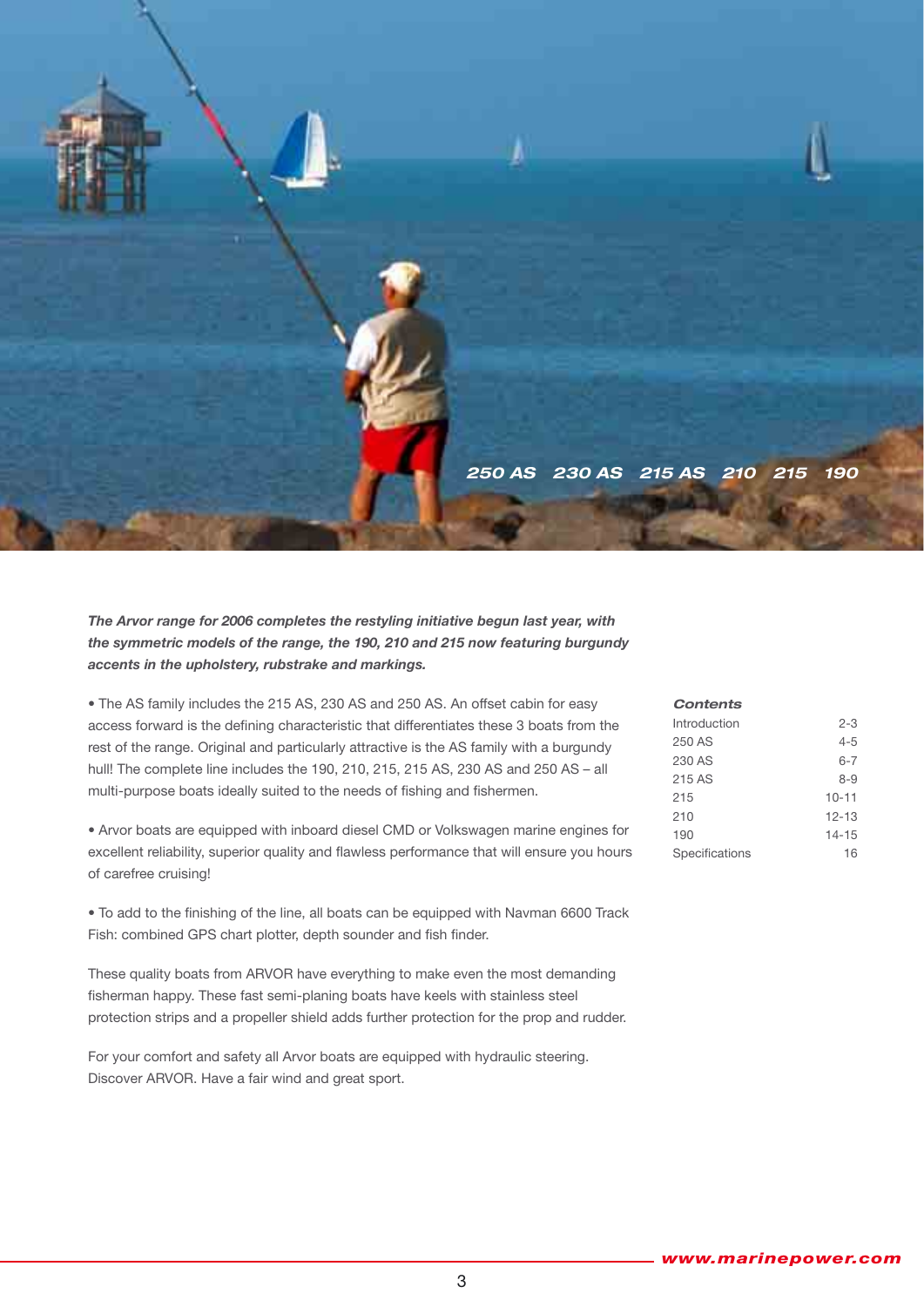2006

## **ARVOR 250 AS**

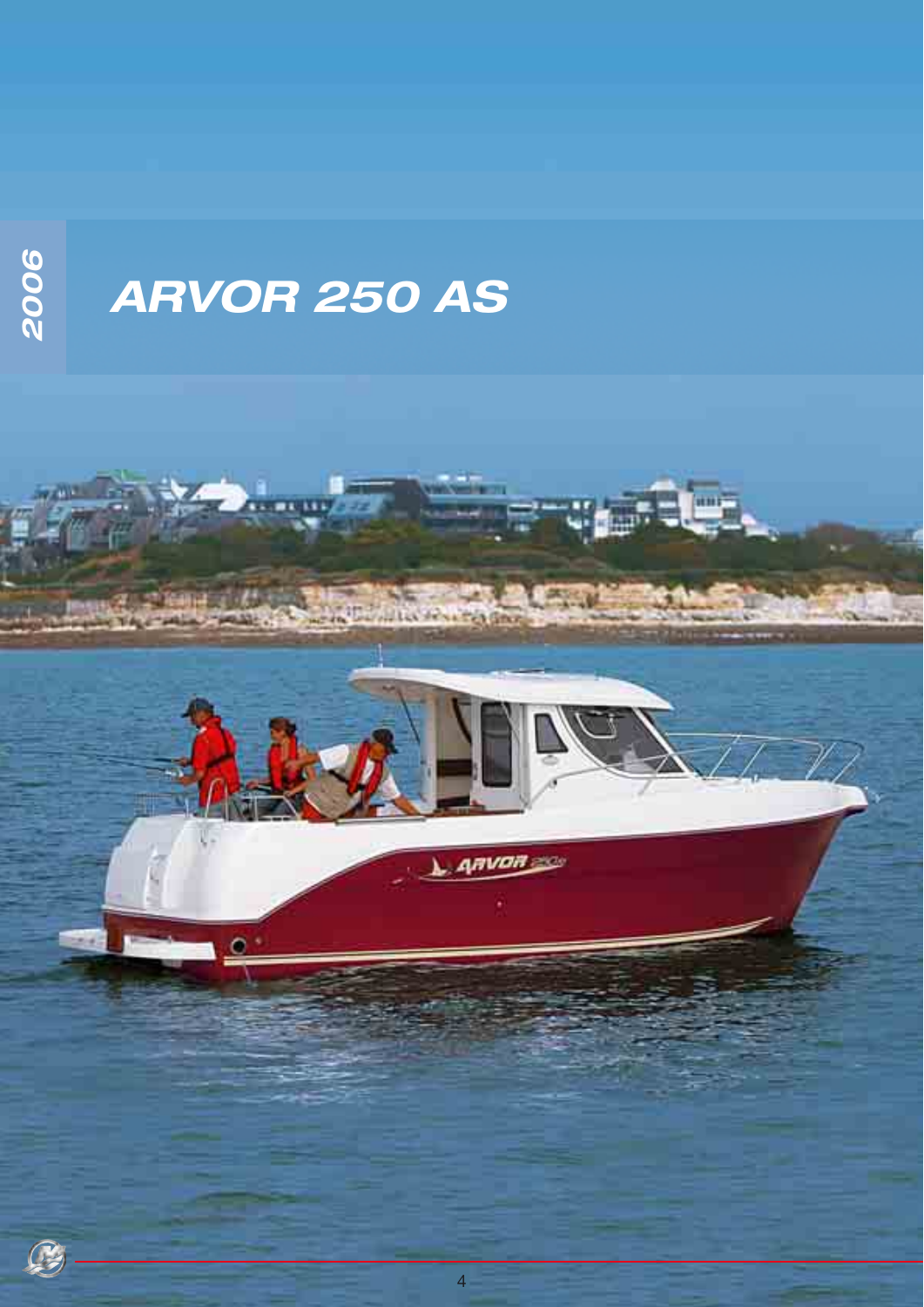

### **Enjoy your fishing in space, comfort and style.**

A standard bow thruster makes maneuvering in port easier than ever. New for 2006, standard trim tabs make it easy to adjust your ship for different loads and sea conditions.

A sink, cooker and table means that you can cook and eat your catch right on board. The head is neatly hidden below the steering position. The big, open deck gives plenty of room to move around and still leaves space for storage lockers aft and fold-down wooden side seats. The transom features an original livewell with an aquarium-style window placed at waist height and equipped with an electric pump for seawater circulation. Further aft, the standard stern platform makes access easy and includes an auxiliary outboard engine bracket.





| Overall length with platform                   | 8.30 <sub>m</sub> |
|------------------------------------------------|-------------------|
| Length of the hull*                            | 7.49 m            |
| Beam                                           | 2.93 m            |
| Draft                                          | 0.93 m            |
| Weight of the boat (including heaviest engine) | 2775 kg           |
| Fuel tank (litres)                             | 300               |
| Max HP/kW                                      | 230/172           |
| Number of persons                              | 8                 |
| <b>CE Category</b>                             | "B"               |
| * ISO 8666                                     |                   |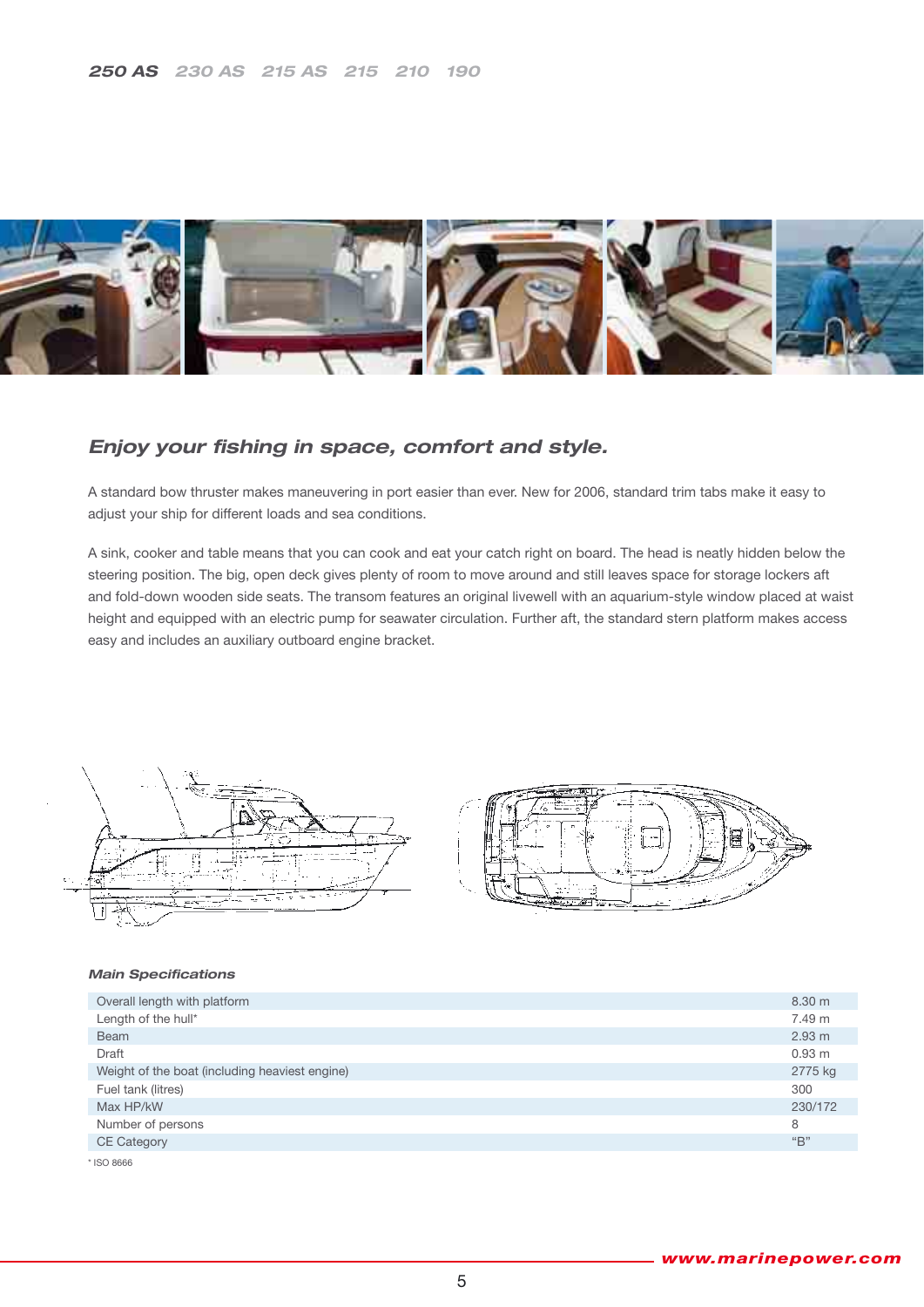2006

# ARVOR 230 AS

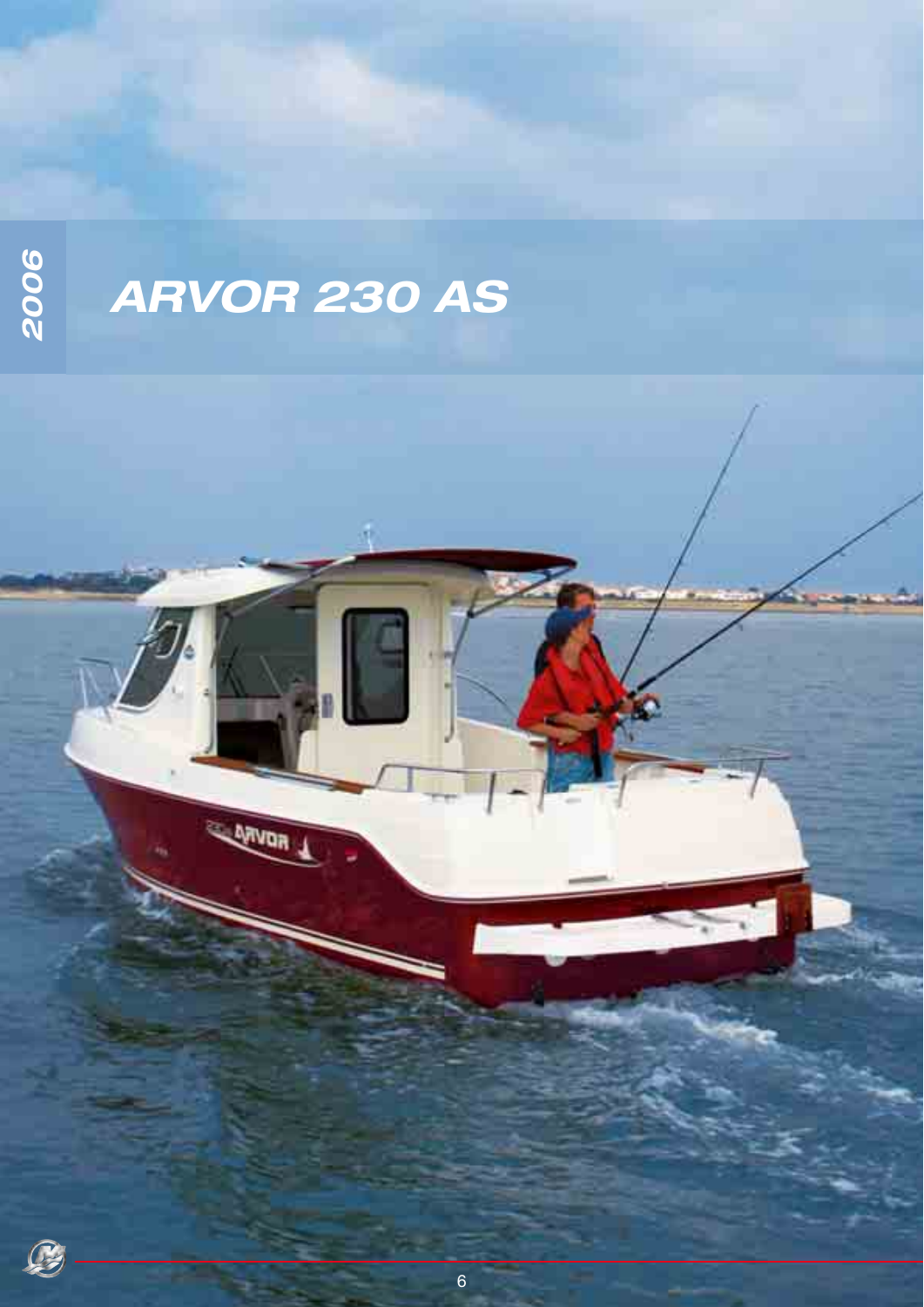

### *Enjoy more time on the water and more fish in the livewell.*

The Arvor 230 AS is a smaller sister to the popular Arvor 250 AS. There is a spacious cabin, a V-berth and a chemical WC is provided standard. The 230 AS has galley to port and a dining table in the cabin so you can cook and eat the catch of the day as soon as it comes on board! New for 2006, standard trim tabs make it easy to adjust your ship for different loads and sea conditions.

Like the 250 AS, a livewell is set at waist height at the stern with an aquarium-style window for the entertainment of passengers. Rod holders, stainless steel net rollers, wooden gunwale inserts and fold-down wooden benches are all standard. A standard transom door gives access to the stern platform.

Standard power is from Volkswagen's new five-cylinder 150HP (111.9kW) turbocharged marine diesel.





| Overall length with platform                   | 7.30 <sub>m</sub> |
|------------------------------------------------|-------------------|
| Length of the hull*                            | 6.71 m            |
| <b>Beam</b>                                    | 2.78 m            |
| Draft                                          | 0.90 <sub>m</sub> |
| Weight of the boat (including heaviest engine) | 1980 kg           |
| Fuel tank (litres)                             | 135               |
| Max HP/kW                                      | 150/112           |
| Number of persons                              | 6                 |
| <b>CE Category</b>                             | "C"               |
| * ISO 8666                                     |                   |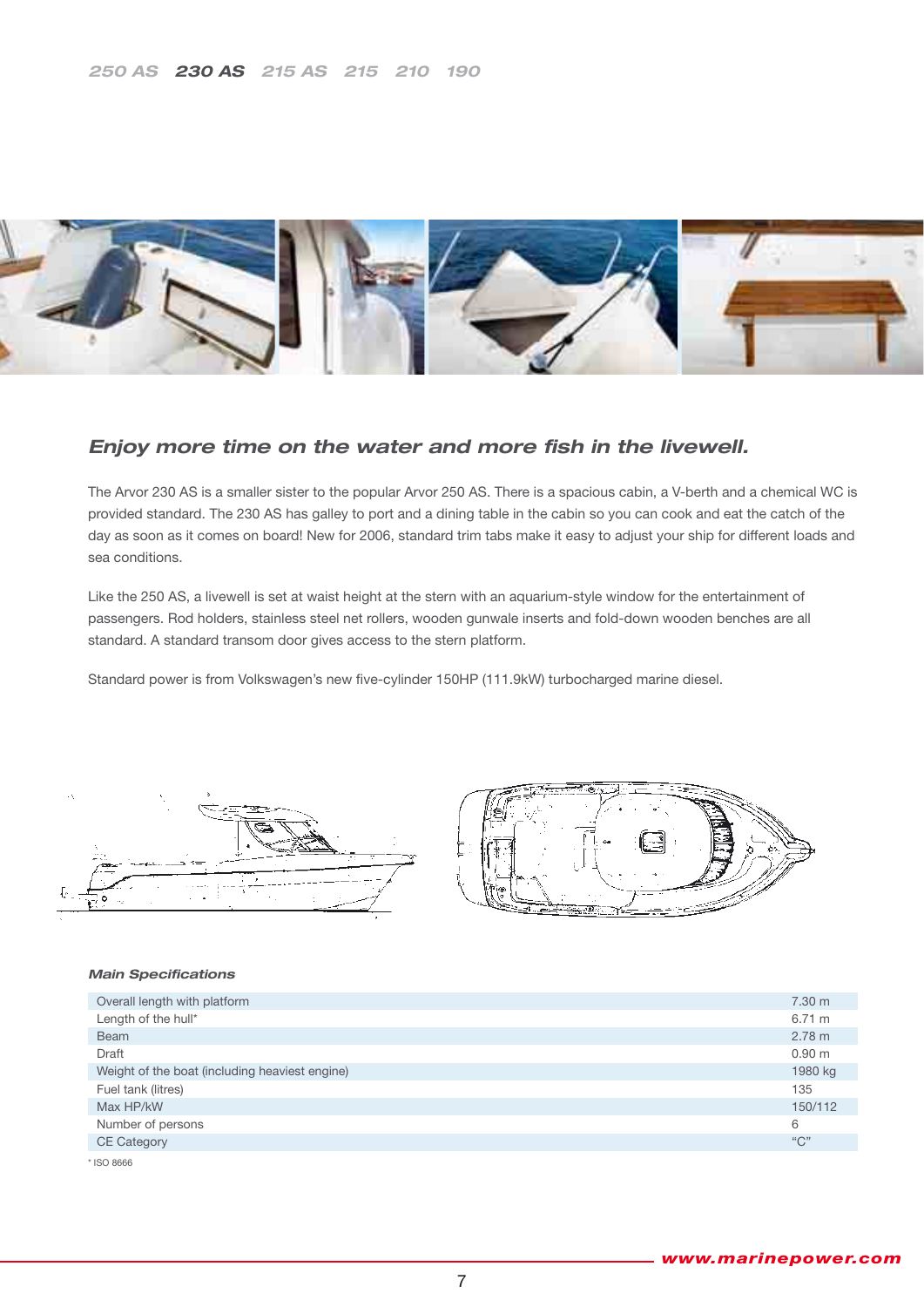## **ARVOR 215 AS**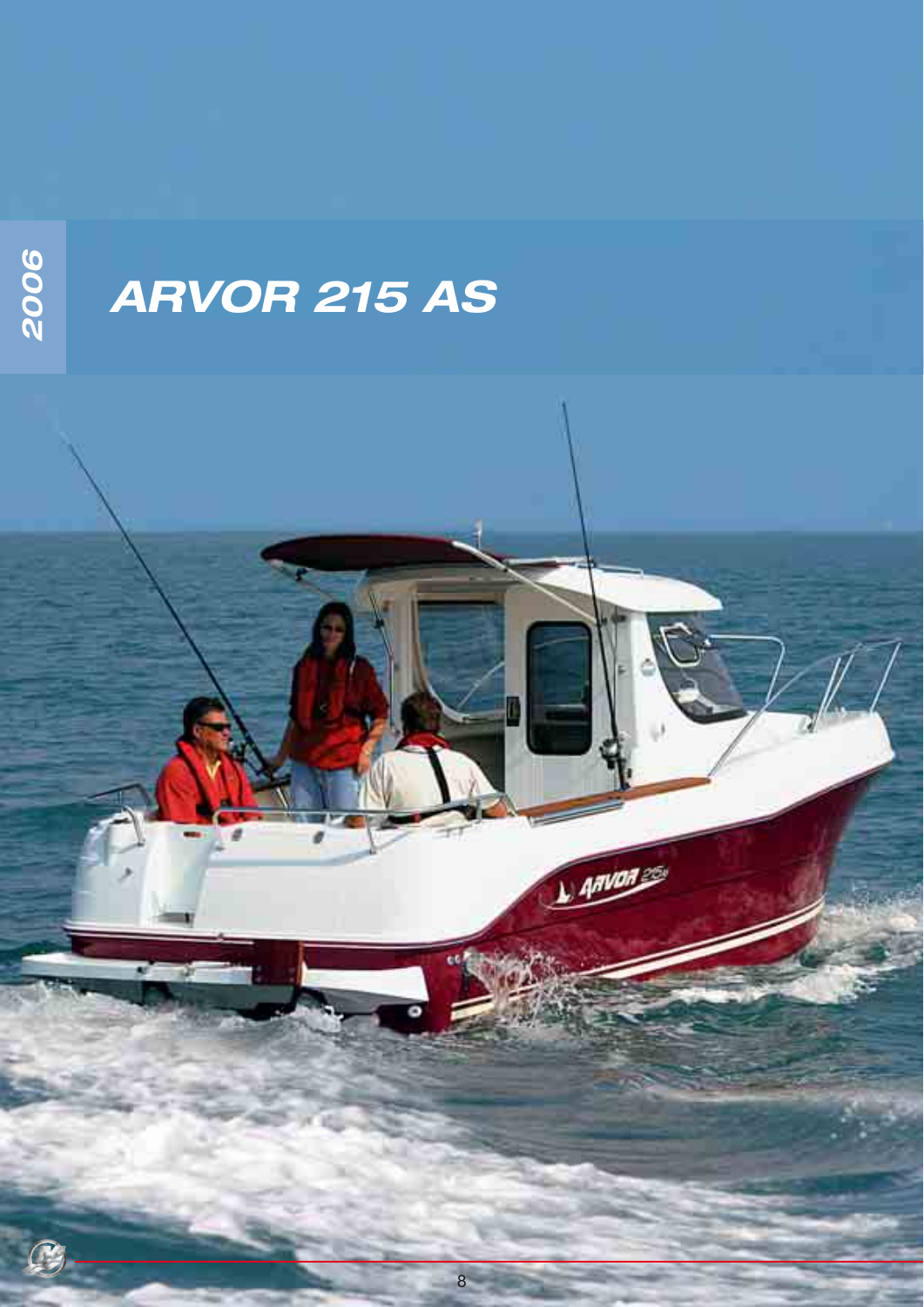

## *On-board comfort for better offshore sport.*

The Arvor 215 AS maintains spaciousness below decks while ensuring a generous passage forward thanks to its offset cabin. It has the new aquarium-style livewell as standard.

Heat up a quick cup of tea or soup on the standard cooker. A completely countermoulded cockpit is easy to wash down and helps keep your boat looking like new. Multiple storage compartments keep your gear organized. Hydraulic steering makes driving a true pleasure.





| Overall length with platform                   | $6.88$ m    |
|------------------------------------------------|-------------|
| Length of the hull*                            | 6.36 m      |
| Beam                                           | 2.54 m      |
| Draft                                          | $0.75 \; m$ |
| Weight of the boat (including heaviest engine) | 1650 kg     |
| Fuel tank (litres)                             | 90          |
| Max HP/kW                                      | 100/75      |
| Number of persons                              | 6           |
| <b>CE Category</b>                             | "C"         |
| * ISO 8666                                     |             |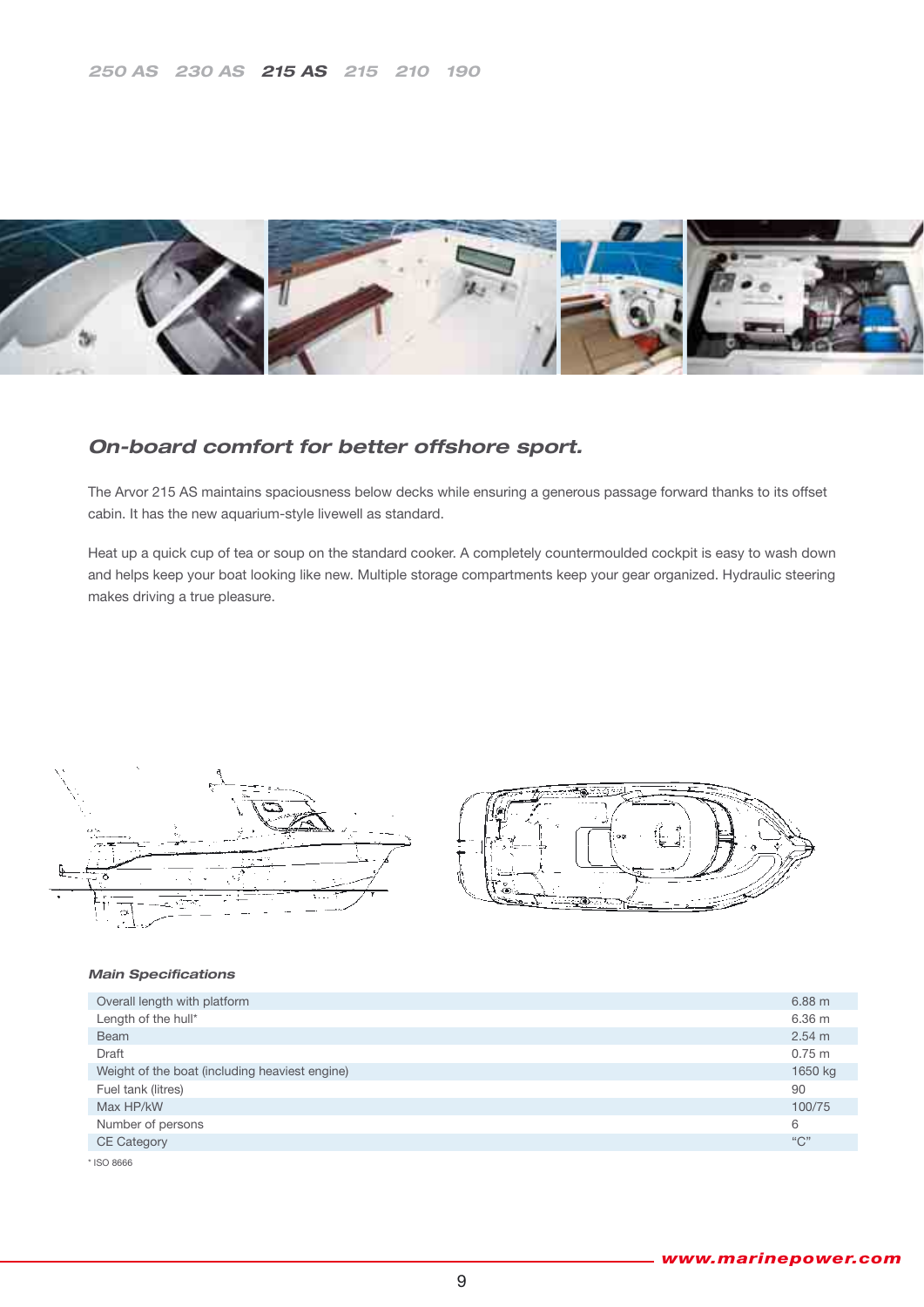

## *ARVOR 215*



ARVOR L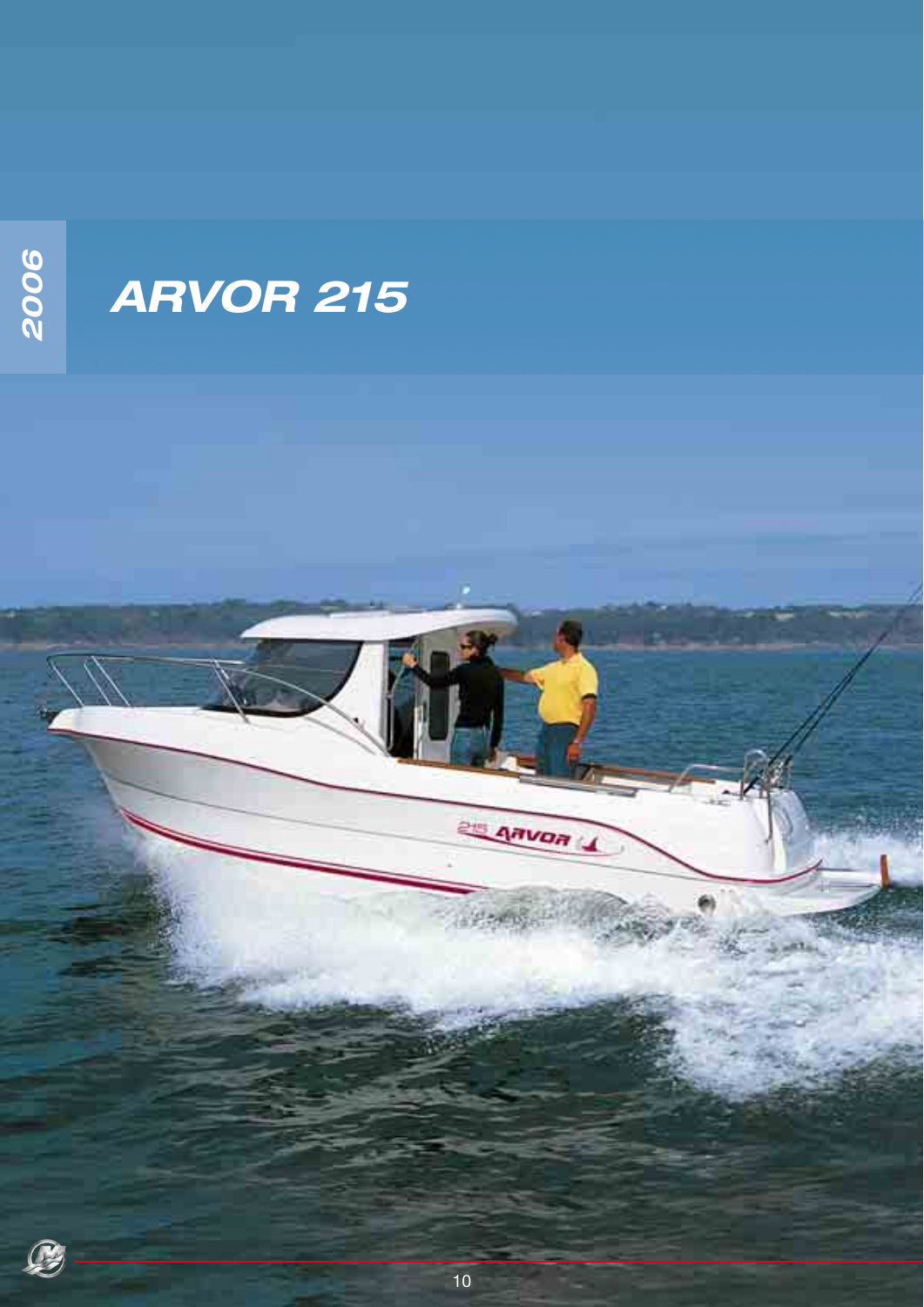

### *All weather fun, sport and comfort.*

The Arvor 215 has a large cockpit with standard wooden benches, the livewell, rodholders and convenient handrails and bowrails that provide secure passage forward. The sliding door gives easy access to the cabin, which offers plenty of lockers and storage compartments to keep the place tidy and belongings dry. The hatch on the roof and the wide windscreen ensure lots of light and a panoramic view.

Other standard equipment include boarding ladder, bathing platform, electric bilge pump and electric windscreen wipers. Teak laminate floor in the cockpit is optional.





| Overall length with platform                   | $6.88$ m    |
|------------------------------------------------|-------------|
| Length of the hull*                            | 6.36 m      |
| <b>Beam</b>                                    | 2.54 m      |
| Draft                                          | $0.75 \; m$ |
| Weight of the boat (including heaviest engine) | 1600 kg     |
| Fuel tank (litres)                             | 90          |
| Max HP/kW                                      | 100/75      |
| Number of persons                              | 6           |
| <b>CE Category</b>                             | "C"         |
| * ISO 8666                                     |             |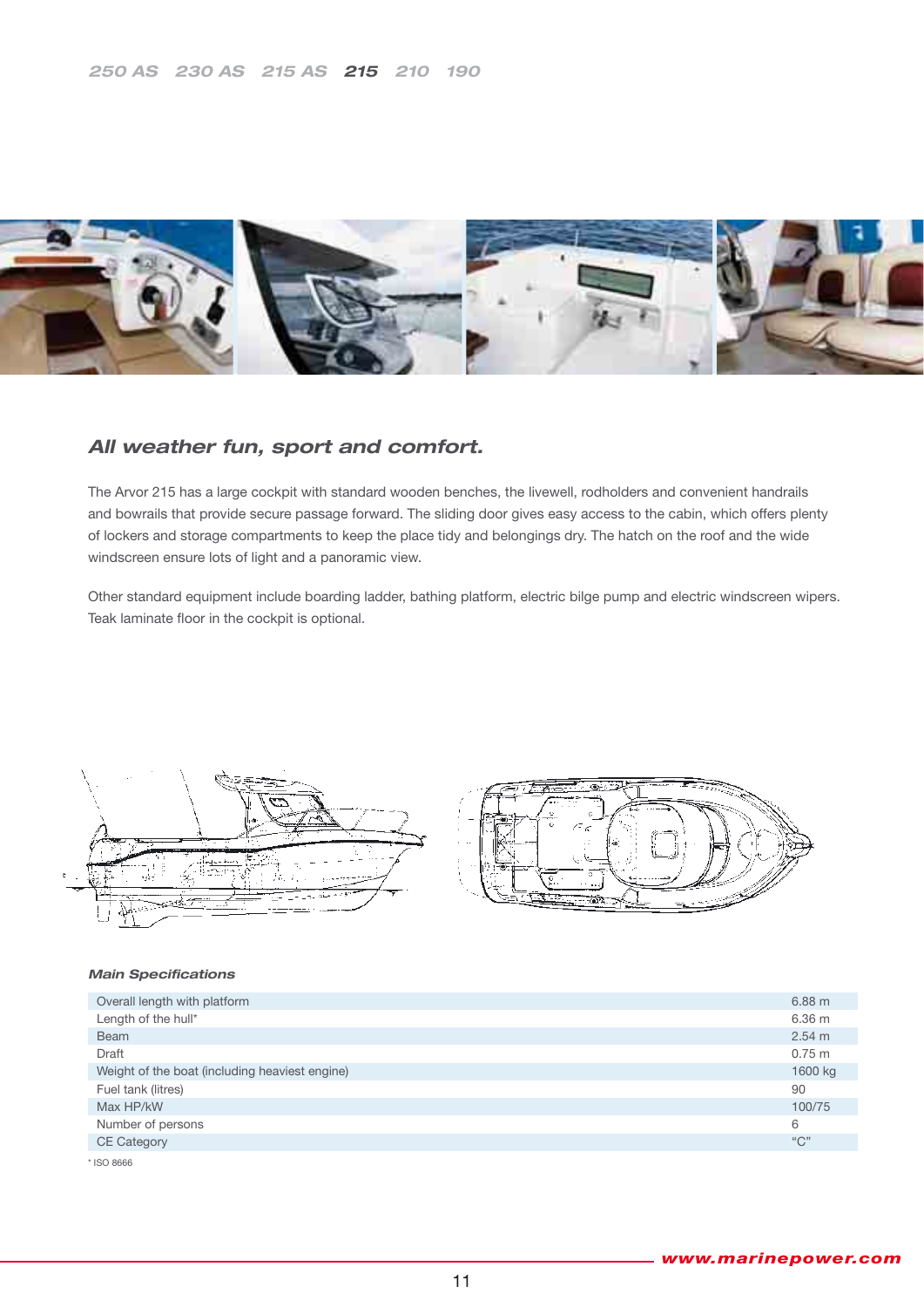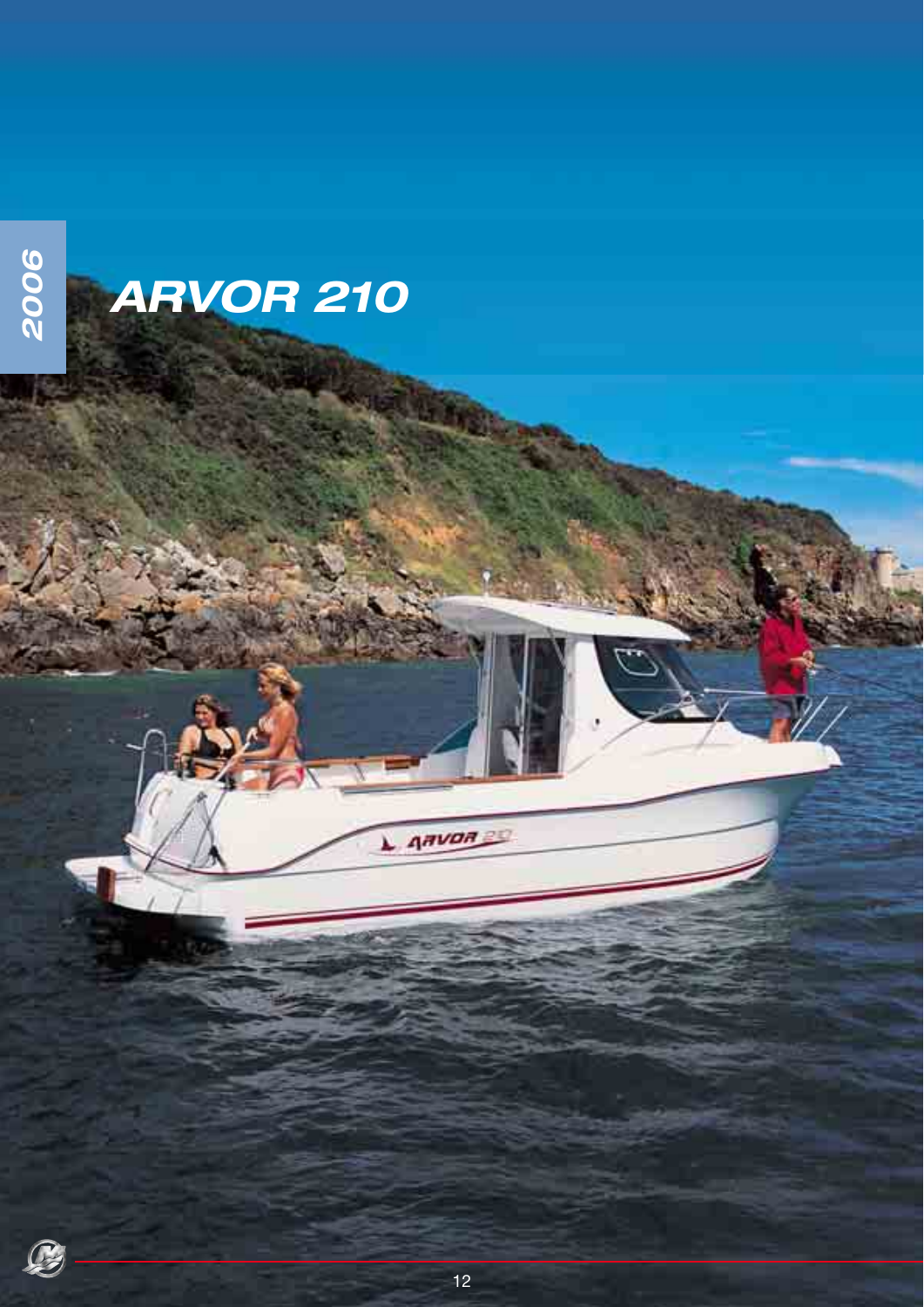

### **Broaden your fishing horizons.**

The Arvor 210 has a spacious cockpit, standard rod holders, a seawater livewell and 2 fold-down lateral benches. The 210 benefits from a sliding door for direct cockpit access from the steering position. Even with the door closed for bad weather there is ample light into the cabin. Loads of storage room is hidden under the cushions. The standard stern platform makes this boat even more spacious.





| Overall length with platform                   | $6.88$ m    |
|------------------------------------------------|-------------|
| Length of the hull*                            | 6.36 m      |
| <b>Beam</b>                                    | 2.54 m      |
| Draft                                          | $0.75 \; m$ |
| Weight of the boat (including heaviest engine) | 1640 kg     |
| Fuel tank (litres)                             | 90          |
| Max HP/kW                                      | 100/75      |
| Number of persons                              | 6           |
| <b>CE Category</b>                             | "C"         |
| * ISO 8666                                     |             |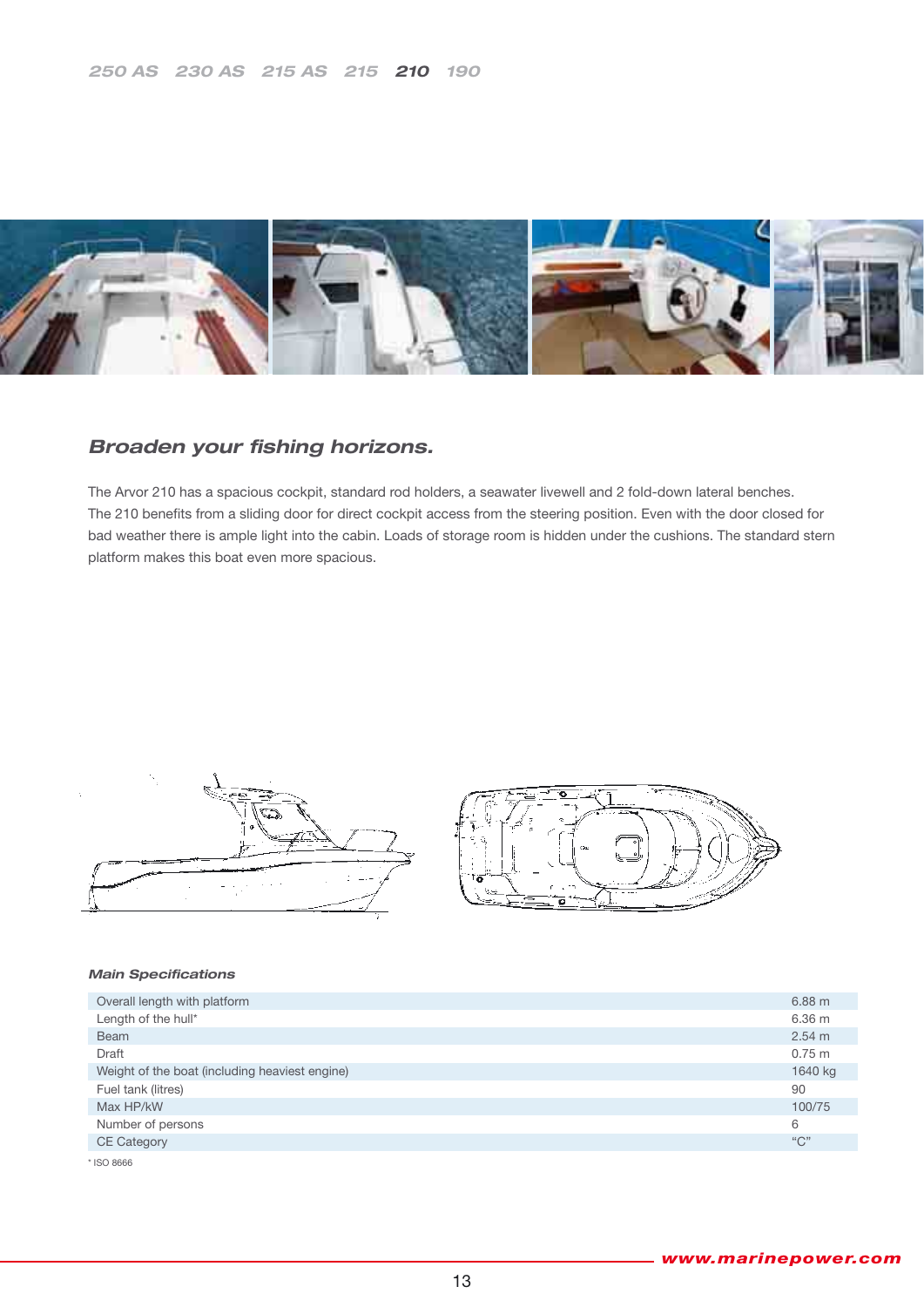

P

## *ARVOR 190*

ARVI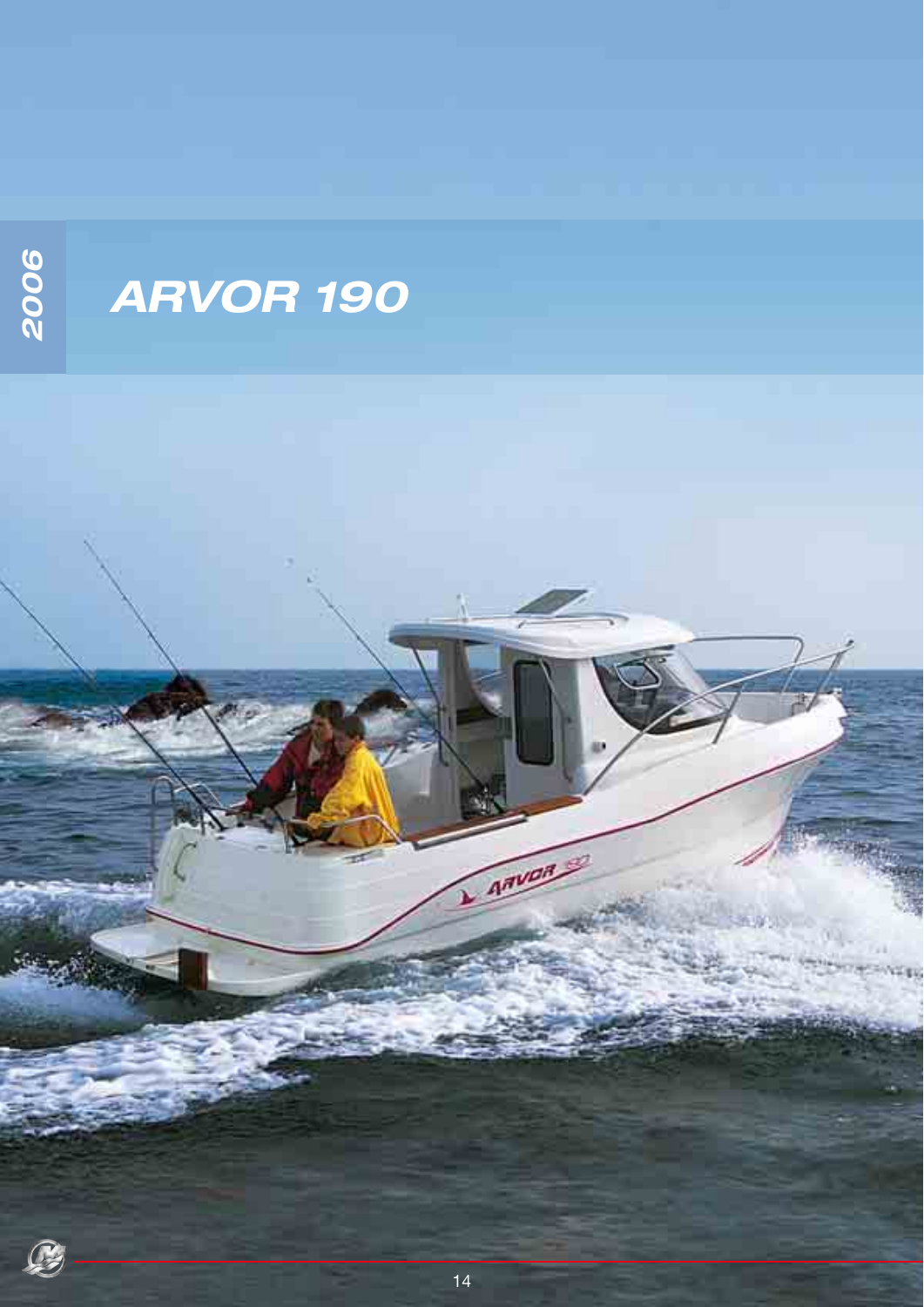

### *Great sport starts with a great boat.*

The 190 features a transom door for easy access to the stern and an opening window in the spacious cabin gives fresh air to the skipper. This favorite includes standard wooden benches, stern platform with outboard motor mount, the livewell, a swim-ladder plus a pushpit for additional security.



| Overall length with platform                   | 6.30 <sub>m</sub> |
|------------------------------------------------|-------------------|
| Length of the hull*                            | 5.74 m            |
| <b>Beam</b>                                    | 2.54 m            |
| Draft                                          | $0.77 \;{\rm m}$  |
| Weight of the boat (including heaviest engine) | 1470 kg           |
| Fuel tank (litres)                             | 90                |
| Max HP/kW                                      | 75/56             |
| Number of persons                              | 6                 |
| <b>CE Category</b>                             | "C"               |
| * ISO 8666                                     |                   |